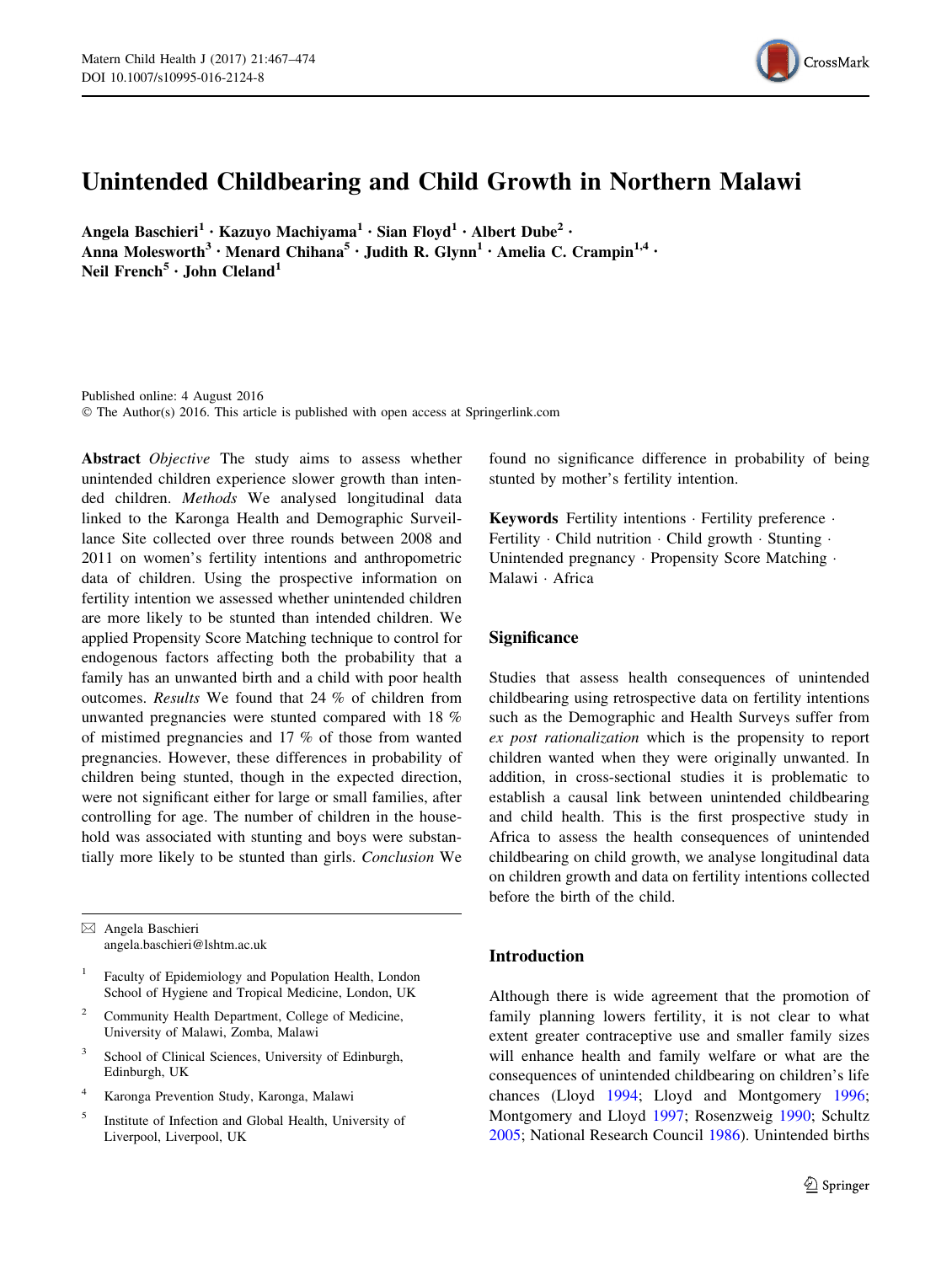include those births occurring whilst parents are desiring to delay pregnancy and births to parents who wish to have no more children.

In this paper, the effects of unintended childbearing on child growth are examined. Under nutrition is the underlying cause of 35 % of the burden of disease in under-five children; low weight-for-age, low-height-for age and lowweight-for-height are all associated with increased risks of death (Black et al. [2008](#page-7-0)). Longer term consequences, including reduced stature in adulthood, cognitive impairment and chronic disease, are also apparent (Hoddinott et al. [2013\)](#page-7-0).

These adverse health effects also have economic implications. The accumulation of human capital is thought to be one of the key elements of sustainable economic growth (Barro [1990](#page-6-0); Becker [1965;](#page-6-0) Becker et al. [1990](#page-6-0)). The importance of an educated workforce for economic growth has been widely documented and demonstrated (Denison [1962;](#page-7-0) Denison and Chung [1976;](#page-7-0) Psacharopoulos [1981](#page-7-0)). The role of health has received much less attention, but convincing evidence exists of the importance of investment in public health for positive economic performance (Strauss [1986;](#page-7-0) Fogel [1994](#page-7-0)). Early childhood health influences the achievement of traits that are rewarded in the labour market such as improved cognitive performance, higher educational attainment, and positive personality attributes (Hoddinott et al. [2013;](#page-7-0) Palloni [2006](#page-7-0)).

In sub-Saharan Africa, the lack of attention to this issue has been detrimental to the development of sound economic policy. Reproductive health issues are routinely overlooked by the Poverty Reduction Strategy Papers supported by the World Bank and other international donors. Furthermore, only in 2007 was ''universal access to reproductive health'' added to the Millennium Development Goals. A lack of investment in future generations is one of the factors keeping African economies in a 'poverty trap'.

We inform this debate by analyzing data collected within an on-going Demographic Surveillance Site (DSS) in Karonga District in Northern Malawi. Malawi is one of the poorest countries in the world; it has high fertility, with a Total Fertility Rate (TFR), according to the 2010 Demographic and Health Survey, of 5.7 births per woman, with 42 % of married women using any method of contraception. It is estimated that 26 % of women have an unmet need for contraception (National Statistical Office (NSO) and ICF Macro [2011\)](#page-7-0). Furthermore, close to half of women with six or more children said that ideally they would have liked fewer than six children (National Statistical Office (NSO) and ICF Macro [2011\)](#page-7-0). Around 47 % of children under 5 years old in Malawi are moderately stunted, or too short for their age, and 20 % severely stunted (National Statistical Office (NSO) and ICF Macro

[2011](#page-7-0)). The DSS of Karonga district provides the ideal setting to study the relationship between family planning and fertility and investment in children's nutrition as it generates detailed longitudinal data on a range of demographic, nutritional and socio-economic characteristics of both households and individuals. The key question to be addressed is whether the health and growth of children whose conception was unintended is adversely affected either because of conscious or unconscious discrimination in terms of nutrition or health care or because the advent of an unwelcome child threatens overall household welfare and in particular food security.

This is the first prospective study in Africa to assess the health consequences of unintended childbearing on child growth. Married or cohabiting couples were asked whether they wanted more children and the preferred timing of future births. Over the 3 year follow-up period, new births could thus be classified as intended (wanted), or unintended (unwanted or mistimed). Using these data on prospective fertility intentions, which were reported before the conception leading to the birth of the children, we assessed whether unintended recently born children are more likely to be stunted than intended children and if these differences are greater for children living in large families than in small families. Stunting was chosen as the key outcome, because it can be measured objectively and because it is the best overall indicator of longer-term health and nutrition.

#### Methods

This study uses data collected between October 2008 and October 2011 from a module on fertility intentions linked to the on-going Karonga DSS in Northern Malawi, and repeated anthropometric data of children aged 10 years or younger collected in three rounds in 2008–2009, 2009–2010 and 2010–2011. The DSS baseline census was conducted in 2002-2004 following which the population has been under continuous surveillance. Details of the demographic data collection procedures have been documented (John et al. [2007](#page-7-0); Crampin et al. [2012](#page-7-0)).

To assess the effect of unintended childbearing on child growth a set of questions to measure prospective fertility intentions of couples was designed in July and August 2008, translated into the local language (Chitumbuka) and piloted from September to October 2008. Data collection began on October 28th 2008.

Women and men of reproductive age were asked questions on their current fertility and their marital status. A section on fertility preferences was introduced in order to assess separately whether or not the husband and wife wish to have another child and the preferred timing of the next birth. Together with anthropometric data from each survey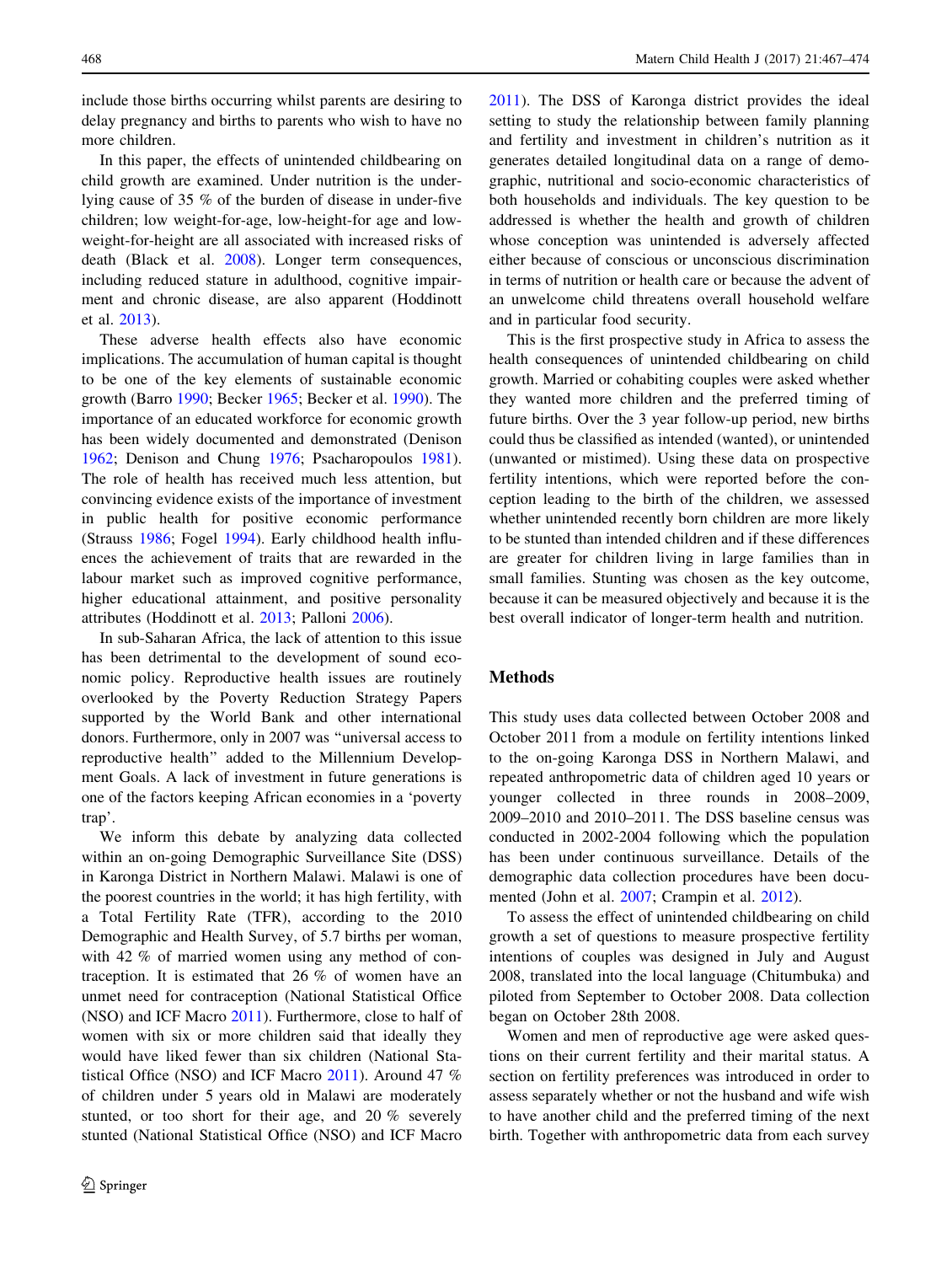round, we are able to analyse the effect of being unintended on the growth of a newly born child.

As some mothers were either pregnant or did not respond to all the three rounds of the fertility intention study, we use the first available statement on preferences to define subsequent births as wanted, mistimed or unwanted. Unwanted births were defined as births occurring to women who wanted no more children. Mistimed births are those occurring within 6 months to women who wished to wait 1–2 years, those occurring within 18 months to women who wished to wait 2–3 years and those occurring within 30 months to those wishing to wait 3 or more years. The intendedness of the children with missing information on the mother's fertility intention and those born before the mothers' first report on fertility intention were classified as 'unknown'. All other births were defined as intended. In this study, husbands' preferences are not analyzed; this is justified by the high level of agreement (80 %) between spouses on desire for another child which has already been described (Baschieri et al. [2013](#page-6-0)). We restricted our analyses to children aged 1 year or older because of low stunting during infancy due to the protective effect of breastfeeding. A preliminary analysis showed that less than 7 % of children under 1 year old were stunted in our sample compared to more than 20 % amongst the children 1 or 2 years old.

We calculated the probability of being stunted at the last available examination for children born during the 3 years follow-up using the 2000 US CDC Growth Reference curve. Height-for-age Z scores were calculated with the STATA command zanthro and stunting is defined as Z-score of less than -2 (Vidmar et al. [2004\)](#page-7-0).

Between 2007 and 2008 a household questionnaire on household dwelling characteristics and possessions was administered to all the households in the study site. We use this information to measure the household's welfare status. We linked this information to all the children in our sample. In addition, an individual socio-economic survey was administered every year containing information on source of income, education and food security for all persons living in the DSS area. We linked this information on the mothers to all their children in our sample using the socioeconomic survey data prior to the time when their first statement of fertility intentions was obtained. Similarly, household sero-surveys collected HIV status for all residents of the area. We link the mother's sero-status prior to when their fertility intention was first asked.

We used bivariate analysis to analyse these relationships. In order to assess the impact of mothers' childbearing intentions on the nutritional status of the children we applied Propensity Score Matching (PSM) analysis. This method controls for the fact that 'exposed' children (exposed to one of the events described above, or being a result of 'unwanted' or 'mistimed' births) are also more likely to be from lower socio-economic groups; hence in order to establish the 'true' effect of exposure on child health outcomes, it is necessary to control for this confounding. PSM creates a propensity score for each child in the 'exposed' group (given a set of background characteristics) and then matches the child to a control, those not exposed to the event with a similar score. We then can compare the outcome (i.e. stunting) for the 'exposed' and 'unexposed' children.

To achieve this matching, the PSM technique uses a logistic regression based on a set of background characteristics to calculate the probability or propensity of each respondent of being exposed (Rosenbaum and Rubin [1983](#page-7-0)). After assigning the propensity score to each individual, those with similar propensity scores are matched using alternative matching methods such as radius matching and kernel matching. After assessing the quality of the matching we estimate the Average Exposure Effect which is the difference in the outcome of interest amongst the exposed group and a similar group of children who were not exposed (Rosenbaum and Rubin [1983](#page-7-0)). In order to assess whether the effect is significant we estimated bootstrapped standard errors around the estimates (Rosenbaum and Rubin [1983;](#page-7-0) Lechner [2002\)](#page-7-0).

Ethical approval for the study was received from the National Health Sciences Research Committee, Malawi (NHSRC Protocol No. 520), and the ethics committee of the London School of Hygiene & Tropical Medicine, UK. Before the start of the demographic surveillance the Traditional Authority that covers the area, and all village headmen and traditional advisors in the study area were informed about the aims of the study and the nature of the data to be collected, and their approval and verbal authorisation was sought. All household members were given a similar explanation and interviews were only conducted if verbal consent was given by the household head and by the respective household members. The socio-demographic data for this study come from the basic demographic surveillance for which the ethics committees agreed that written consent was not needed. For the fertility intentions survey and for HIV testing, separate individual written consent was sought from the individuals with information sheets in the local language, Chitumbuka.

## Results

Among 8768 women under 50 years old who participated in the fertility intentions survey, 3978 mothers had at least one child during the 3 year period of the study (28 October 2008–13 October 2011). Of this sample, 12 % of children did not have anthropometric data or had a biologically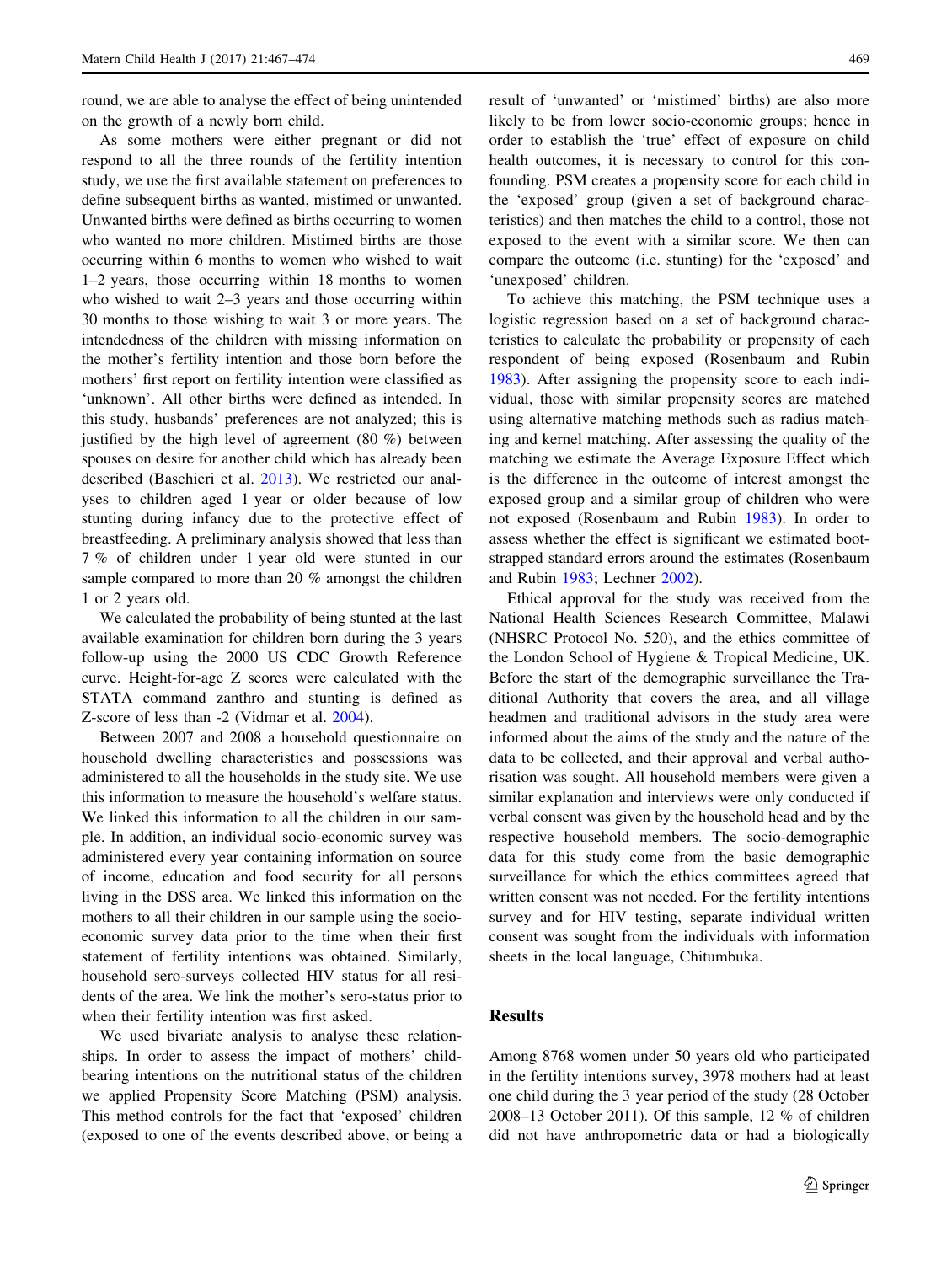implausible value of height for age. We excluded from the analysis children who were under 1 year of age because the stunting level are low during this period and their growth pattern is influenced by breastfeeding. We analysed the remainder of 1704 children to 1701 mothers in this study (Table 1).

The probability of being stunted was significantly higher for children in households with 4 or more children (25 vs 19 %), children of HIV positive mothers (38 vs 21 %), and children of mothers who experienced a prior child death (29 vs 19 %). The prevalence of stunting declined monotonically with increasing maternal education. Stunting also depended on household income with children living in poor and agricultural households being more likely to be stunted than richer households or households with a salary employment as their main source of income (Table [2\)](#page-4-0).

We found that 24 % of children from unwanted births were stunted compared with 18 % of those mistimed and 17 % of those who were wanted and 19 % for those whose wantedness status was not measured (Table [3](#page-5-0)). However, the differences between children from wanted, mistimed and wanted births, though in the expected direction, were not significant either for large or small families. The probability of being stunted in children born since the beginning of the fertility intentions study increased with age. Boys were more likely to be stunted than girls (26 vs 17 %).

We repeated the analysis controlling for age, gender, and number of living children (Table [4](#page-5-0)). Predicted probabilities of stunting for children from wanted, mistimed and unwanted births were 18.8, 18.0 and 24.6 %, respectively. Though the differences were in the expected direction they were not statistically significant, either among small or

Table 1 Distribution of children by intendedness

|                                                              | N<br>(Children) |
|--------------------------------------------------------------|-----------------|
| Known                                                        |                 |
| Wanted                                                       | 190             |
| Mistimed                                                     | 160             |
| Unwanted                                                     | 125             |
| Total number of children                                     | 475             |
| <b>Unknown</b>                                               |                 |
| No prospective fertility intention data                      | 23              |
| Child born before the first fertility intention<br>statement | 1206            |
| Total number of children                                     | 1229            |
| All children                                                 | 1704            |

Among 2639 children who born between 28 October 2008 and 13 October 2010, we excluded children who (a) died in infancy (79 children), (b) were examined before the first birthday (620 children), (c) were not examined at all (206 children) or (d) had biologically implausible values in height for age (30 children)

large families. We also assessed whether mortality differed by intendedness among all new children. During the study period, 149 children died. The percentages who died among unwanted and mistimed children were higher than among wanted children (3.0, 3.1 and 2.3 %) but the differences were not significant.

The PSM model matched individuals on a range of demographic and socio-economic characteristics which were selected considering the association with the probability of being stunted and exposure. We matched the exposed and unexposed samples on child's age, the gender of the child, the mother's education, mother's marital status, whether or not she experienced the death of a child, her HIV status, the total number of children in the household, household head's occupational status, household welfare, whether or not the household had a phone and whether they have enough food in the household.

Table [5](#page-5-0) shows the results of the PSM procedure. The proportion of children stunted amongst those children from unwanted births (first row, first column) can be compared to the proportion of children stunted among the matched sample of non- exposed individuals, those from wanted or mistimed births (first row, second column). The second row shows the Average Exposure Effect (AEE). Row 3 and 4 show the bootstrap standard error and its significance level (the matching procedure is bootstrapped to obtain the true standard errors around the simulated AEE).

The propensity score results can be considered valid if the matching removes the difference in underlying measured characteristics between the exposed and unexposed samples. The mean absolute variance before and after matching is shown in row 8 and 9 and the number of variables with absolute bias of more than 10 % before and after matching.

We found a 3 % points difference between the probabilities of being stunted for those who were unwanted and those wanted or mistimed. The model performed well and we managed to remove all the difference between the two groups (children wanted and children unwanted or mistimed) in the matched sample. However, when we simulated the standard errors of these estimates with bootstrap and we found that these difference was not statistically significant.

## **Discussion**

In the United States a large, complex and inconclusive literature exists on the possible disadvantages that children whose conception was unintended may have in comparison to children who were intended (Brown and Eisenberg [1995](#page-7-0)). In developing countries, it is estimated that about 40 % of pregnancies are either unwanted or mistimed and,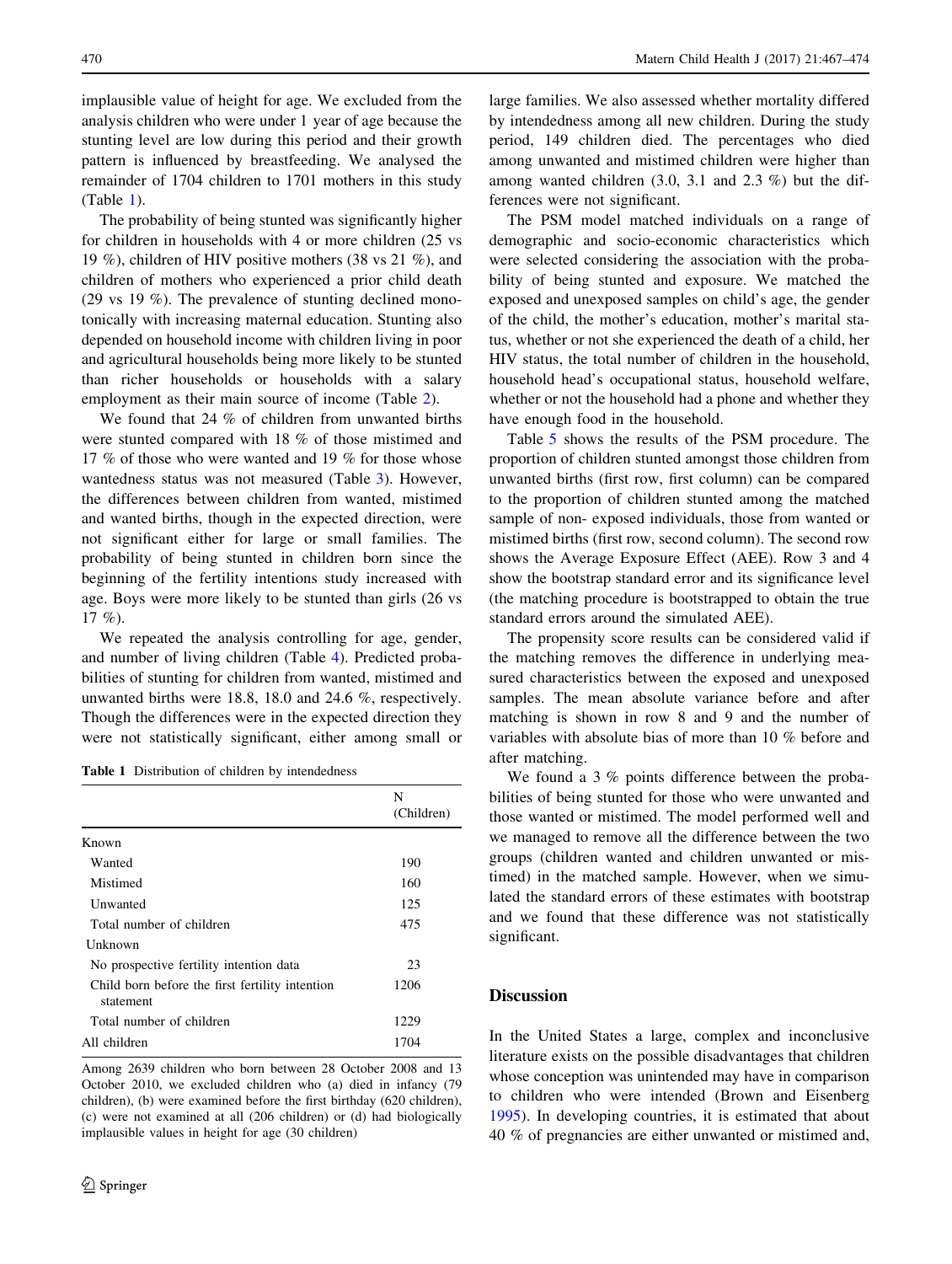<span id="page-4-0"></span>Table 2 Percentage stunted among children aged 1–2 years, by mother's and household

characteristics

|                                 |      | Number of children aged 1-2 | Stunted $(\% )$ | $p$ value |  |
|---------------------------------|------|-----------------------------|-----------------|-----------|--|
|                                 | $\%$ | N                           |                 |           |  |
| Mother's age                    |      |                             |                 |           |  |
| <30 years old                   | 72.7 | 1238                        | 19.6            | $\ast$    |  |
| 30 years or older               | 27.3 | 466                         | 25.3            |           |  |
| Number of children in household |      |                             |                 |           |  |
| 1-3 living children             | 63.3 | 1158                        | 19.4            | **        |  |
| 4+ living children              | 37.7 | 546                         | 24.9            |           |  |
| Mother's HIV status             |      |                             |                 | ***       |  |
| Positive                        | 4.6  | 1468                        | 38.5            |           |  |
| Negative                        | 86.1 | 78                          | 21.0            |           |  |
| Missing                         | 9.3  | 158                         | 14.6            |           |  |
| Experience of child death       |      |                             |                 | **        |  |
| Yes                             | 17.5 | 299                         | 29.1            |           |  |
| No                              | 68.2 | 1162                        | 19.4            |           |  |
| Missing                         | 14.3 | 243                         | 20.2            |           |  |
| Mother's education              |      |                             |                 | ∗         |  |
| None/Primary 1-5                | 13.8 | 235                         | 26.4            |           |  |
| Primary 6-8                     | 59.6 | 1016                        | 21.7            |           |  |
| Secondary 1-3                   | 19.6 | 333                         | 18.3            |           |  |
| Secondary 4/Higher              | 5.2  | 89                          | 10.1            |           |  |
| Don't know                      | 1.8  | 31                          | 20.8            |           |  |
| Marital status                  |      |                             |                 |           |  |
| Not married                     | 13.3 | 226                         | 21.7            |           |  |
| In monogamous union/unknown     | 77.8 | 1325                        | 20.6            |           |  |
| In polygamous union             | 7.6  | 130                         | 26.1            |           |  |
| Missing                         | 1.3  | 23                          | 21.7            |           |  |
| Asset index                     |      |                             |                 | **        |  |
| Poorest                         | 20.6 | 351                         | 24.2            |           |  |
| Poor                            | 20.0 | 341                         | 23.2            |           |  |
| Middle                          | 21.1 |                             | 23.1            |           |  |
|                                 |      | 360                         |                 |           |  |
| Rich                            | 18.7 | 319                         | 19.7            |           |  |
| Richest                         | 13.1 | 223                         | 11.2            |           |  |
| Missing                         | 6.5  | 110                         | 23.6            |           |  |
| Household size                  |      |                             |                 |           |  |
| 1-4 people                      | 39.9 | 690                         | 20.9            |           |  |
| 5-6 people                      | 27.1 | 532                         | 18.4            |           |  |
| 7 or more                       | 31.6 | 458                         | 24.9            |           |  |
| Missing                         | 1.4  | 24                          | 20.8            | **        |  |
| Main source of income: farming  |      |                             |                 |           |  |
| Yes                             | 74.2 | 1264                        | 23.0            |           |  |
| No                              | 23.0 | 393                         | 15.5            |           |  |
| Missing                         | 2.8  | 47                          | 19.2            |           |  |
| Salary employed                 |      |                             |                 | *         |  |
| Yes                             | 10.0 | 170                         | 13.5            |           |  |
| $\rm No$                        | 86.4 | 1472                        | 22.1            |           |  |
| Missing                         | 3.6  | 62                          | 21.00           |           |  |

\*  $p < 0.05$ ; \*\*  $p < 0.01$ ; \*\*\*  $p < 0.001$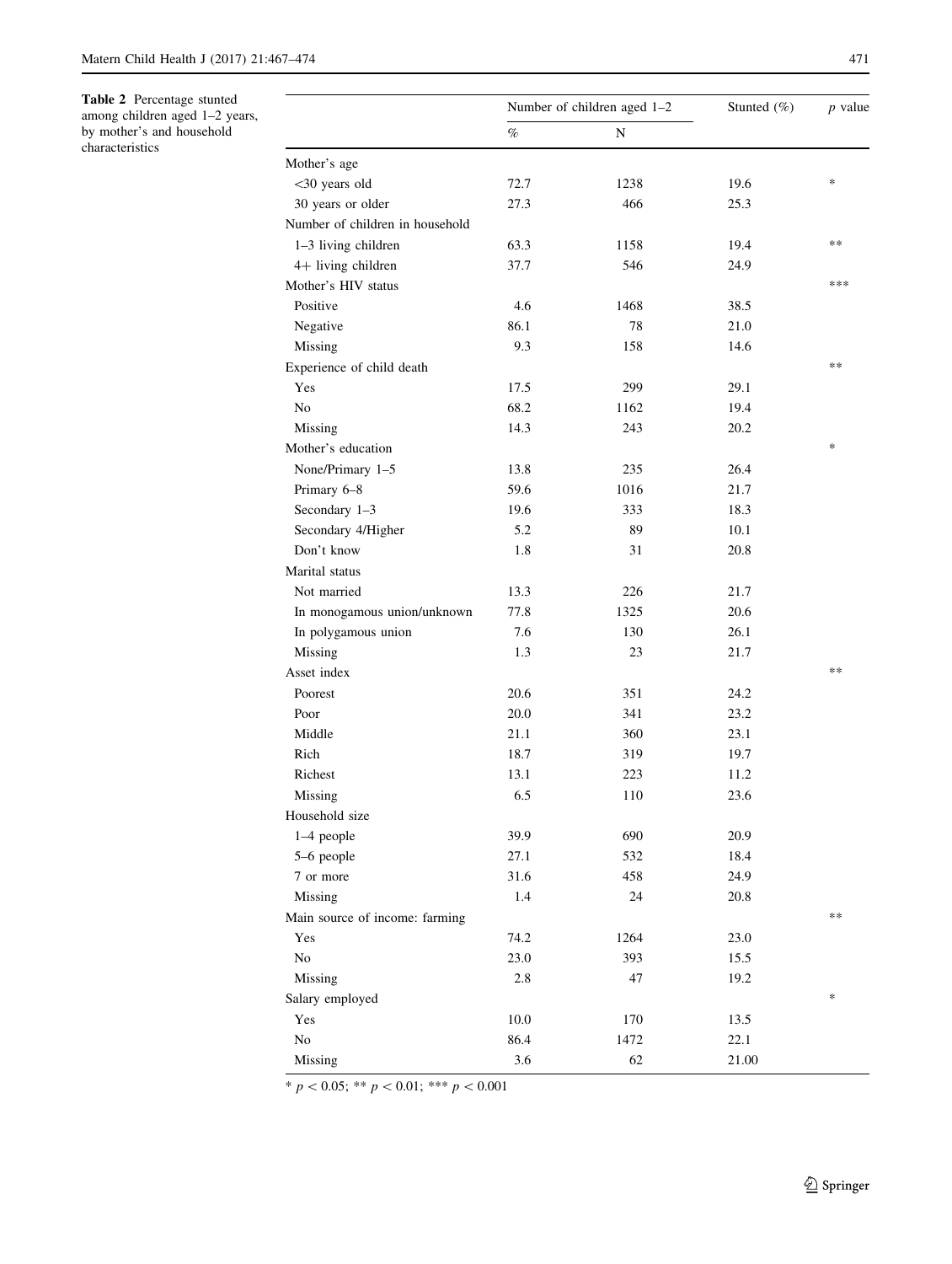<span id="page-5-0"></span>

|  |  |  |  |  | Table 3 Percentage stunted among children aged 1–2 years old by intendedness and child's characteristics |
|--|--|--|--|--|----------------------------------------------------------------------------------------------------------|
|--|--|--|--|--|----------------------------------------------------------------------------------------------------------|

|                                                | All Children    |      |        | In smaller families $(1-3)$<br>living children) |      | In larger families<br>$(4+$ living children) |     |      |
|------------------------------------------------|-----------------|------|--------|-------------------------------------------------|------|----------------------------------------------|-----|------|
|                                                | Stunting $(\%)$ | N    |        | Stunting $(\%)$                                 | N    | Stunting $(\%)$                              | N   |      |
| All children born after the start of the study | 21.2            | 1704 |        | 20.1                                            | 1048 | 22.9                                         | 656 |      |
| Unknown intendedness                           | 22.1            | 1229 |        | 21.5                                            | 783  | 23.1                                         | 446 |      |
| Known intendedness                             | 18.9            | 475  |        | 16.2                                            | 265  | 22.4                                         | 210 |      |
| All children born with intended status         |                 |      |        |                                                 |      |                                              |     |      |
| Wanted                                         | 16.8            | 190  |        | 14.3                                            | 140  | 24.0                                         | 50  |      |
| Mistimed                                       | 17.5            | 160  |        | 18.0                                            | 89   | 16.9                                         | 71  |      |
| Unwanted                                       | 24.0            | 125  |        | 19.4                                            | 36   | 25.8                                         | 89  |      |
| Gender                                         |                 |      | $\ast$ | ***                                             |      | $**$                                         |     | $**$ |
| Male                                           | 25.6            | 864  | *      | 24.2                                            | 537  | 27.8                                         | 327 |      |
| Female                                         | 16.7            | 840  | *      | 15.8                                            | 511  | 17.9                                         | 329 |      |
| Age in years                                   |                 |      |        |                                                 |      |                                              |     |      |
| 1                                              | 20.1            | 1125 |        | 19.8                                            | 706  | 20.5                                         | 419 |      |
| 2                                              | 23.3            | 579  |        | 20.8                                            | 342  | 27.0                                         | 237 |      |
|                                                |                 |      |        |                                                 |      |                                              |     |      |

\*  $p < 0.05$ ; \*\*  $p < 0.01$ ; \*\*\*  $p < 0.001$ 

|  | <b>Table 4</b> Predicted probabilities of being stunted by intendedness, |  |  |
|--|--------------------------------------------------------------------------|--|--|
|  | adjusted for age, gender and total number of living children             |  |  |

| <b>Table 5</b> Results of Propensity Score Matching analysis for the effect |  |  |  |
|-----------------------------------------------------------------------------|--|--|--|
| of fertility intentions amongst children aged 1–2 years                     |  |  |  |

| Intendedness | Predicted probability                          | 95 % CI |        |  |  |
|--------------|------------------------------------------------|---------|--------|--|--|
|              |                                                | Lower   | Higher |  |  |
| Wanted       | 18.76                                          | 13.37   | 25.68  |  |  |
| Mistimed     | 17.97                                          | 12.47   | 25.21  |  |  |
| Unwanted     | 24.64                                          | 17.35   | 33.74  |  |  |
| Unknown      | 20.94                                          | 18.55   | 23.52  |  |  |
|              | In smaller families $(1-3)$ living children)   |         |        |  |  |
| Wanted       | 14.24                                          | 9.13    | 21.53  |  |  |
| Mistimed     | 16.99                                          | 10.37   | 26.57  |  |  |
| Unwanted     | 18.63                                          | 8.90    | 34.97  |  |  |
| Unknown      | 21.13                                          | 18.27   | 24.33  |  |  |
|              | In larger families (4 or more living children) |         |        |  |  |
| Wanted       | 32.23                                          | 18.56   | 47.50  |  |  |
| Mistimed     | 20.62                                          | 11.84   | 33.43  |  |  |
| Unwanted     | 31.48                                          | 21.32   | 43.78  |  |  |
| Unknown      | 19.74                                          | 13.56   | 24.29  |  |  |

of these, half are terminated, 13 % end in miscarriages and 38 % are taken to term (Singh et al. [2010\)](#page-7-0). In view of this high incidence of unintended births, together with a high prevalence of poverty, it is surprising how few relevant studies have investigated whether children resulting from unintended pregnancies have lower survival and poorer health outcomes than children whose conceptions were intended. Montgomery et al. used Demographic and Health Survey data from five countries to assess the effects of Rows All children Unwanted Wanted 1 Percentage stunted 24.00 20.97 2 Average exposure effect (AEE) 3.02

3 Bootstrap SE 0.035 4 P value  $\leq 0.447$ 5 Obs 1704

unwantedness on child survival, nutrition and education (Montgomery and Lloyd [1997\)](#page-7-0). Unwantedness was weakly linked to mortality in three countries and to nutrition in one country. Marston and Cleland also used Demographic and Health Survey data from five countries to assess whether pre- and post-natal health care and outcomes differed between children classified by mothers as arising from wanted, unwanted and mistimed births (Marston and Cleland [2002](#page-7-0)). Only in one country did they find a link between unwantedness and childhood stunting. In India, an analysis using a mother-level fixed effects model found a negative association between unintendedness and survival (Singh et al. [2012\)](#page-7-0). These studies rely on retrospective reports by the mother of intendedness and are thus subject to the criticism that mothers' recall of pregnancy intention may be influenced by the subsequent survival or growth of the child. To our knowledge, only three studies, two in India and one in Bangladesh, have used a longitudinal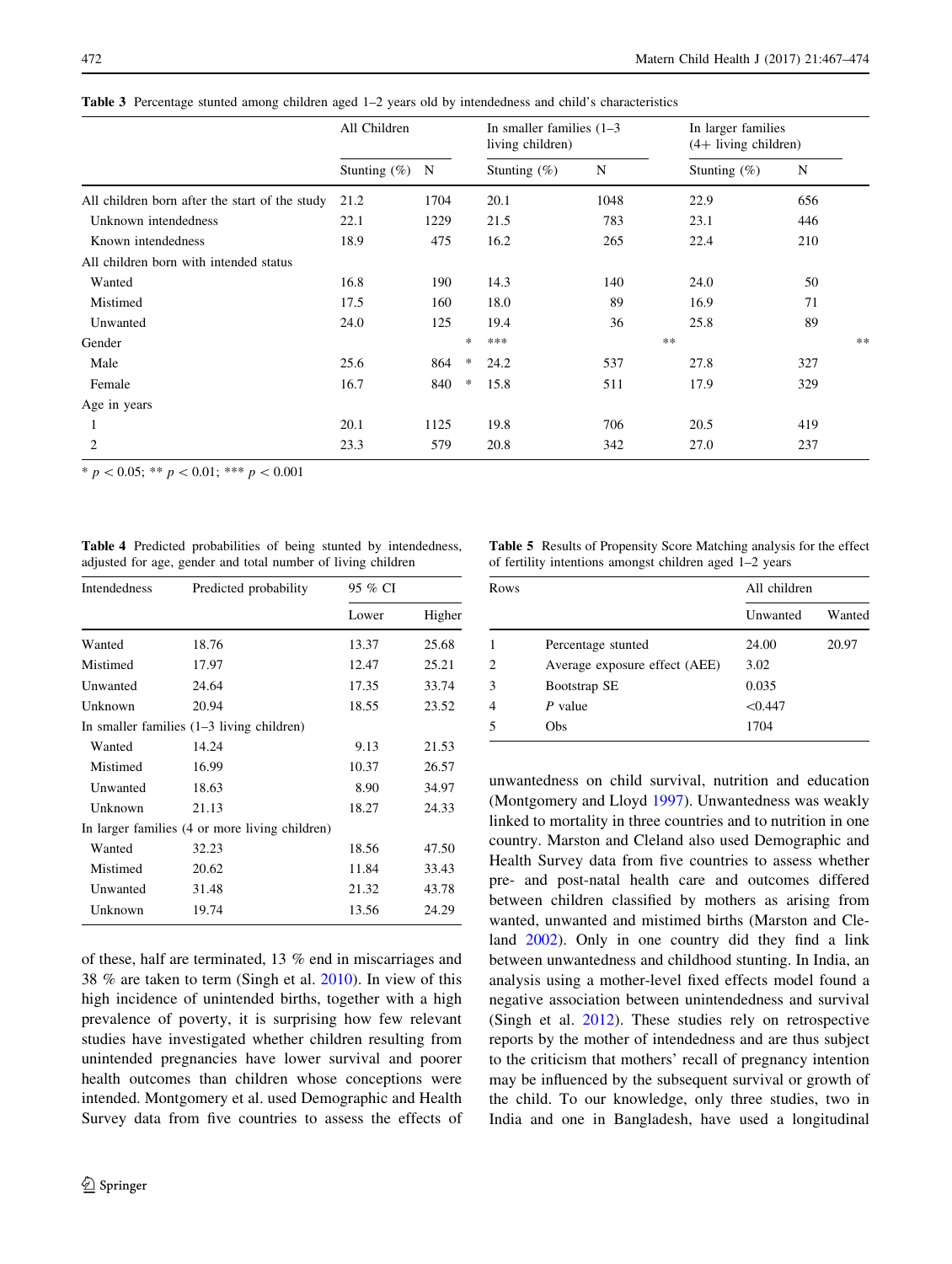<span id="page-6-0"></span>design to assess the link between fertility intentions reported in advance of conception and subsequent survival of children (Singh et al. [2013](#page-7-0); Chalasani and Casterline [2007;](#page-7-0) Bishai et al. [2015](#page-7-0)). Two found higher neonatal mortality among unintended than intended births while the third found no effect on mortality. This impression of scarcity of evidence and mixed results is confirmed by a review of the literature (Gipson et al. [2008\)](#page-7-0).

This study was conducted in a poor rural setting where under-nutrition is common. Unlike most previous studies, it has the advantage of prospective fertility preference information, thus circumventing the problem of post-facto rationalisation encountered when retrospective preference data are used. Nevertheless, no statistically significant difference was found in the nutritional status according to whether the child's conception was wanted at that time, was mistimed or not wanted at all, according to the mother's reported preference stated before conception. Differences were in the expected direction and it is possible that a larger sample size would have established a significant effect but one of modest magnitude. It is reasonable to conclude that unintended children suffer no subconscious or conscious discrimination in terms of food allocation or health care. It is more surprising that the stress of the advent of an unintended birth on household income and food security in this poor and under-nourished population was not reflected in the growth of the index child; however this effect might appear in older siblings.

A possible explanation for this negative result is that questions on fertility intentions are poorly understood by women in Karonga or that responses fluctuate over time. In a society where contraception is absent the former hypothesis would be convincing but, in Karonga, 43 % of married women reported use of a method and thus the idea of volitional childbearing and reproductive control is not alien. The fact that a high level of agreement was found between spouses concerning desire for another child also indicates that fertility intention data are valid. We were also able to check consistency of women's intentions over the course of the study. Among women who said at baseline that they wanted no more children, 35 % were pregnant at round 3 or had given birth, 13 % had changed their intention to wanting another child or were unsure while 53 % gave the same response (Machiyama et al. [2015](#page-7-0)). The salient feature of reproduction in Karonga appears to be weak implementation of fertility intentions rather than volatility of intentions, a verdict supported by the fact that contraceptive use in this setting is subject to high discontinuation and incorrect use (Das Gupta et al. [2015\)](#page-7-0).

Other interpretations are more plausible. As throughout sub-Saharan Africa, traditions in Karonga no doubt place a high value on children and positive emotional reactions to a new birth may outweigh any prior intentions to avoid or delay further births. Moreover, unwanted and mistimed births are commonplace in this population. One of the remarkable findings of the study is that over one-third of young children were born to mothers who had earlier stated a desire for no more and a similar proportion were mistimed. In a setting where fertility control is weak and unintended childbearing is so common, it is perhaps unsurprising that no adverse effect of unintendedness was found relative to other children.

The analysis found that boys are more likely to be stunted than girls, confirming similar results from other studies (Griffiths et al. [2004](#page-7-0)). However, elucidation of the reason may require ethnographic or biological study.

What are the policy implications? Malawi has a national family planning programme whose ultimate purpose is to reduce unwanted childbearing. The apparent absence of any link between unintended births and nutritional welfare found in this study in no way undermines investment in family planning. Greater and more effective use of contraception will inevitably lead to a reduction of unintended pregnancies and to smaller family sizes, where there is less competition between siblings for scarce resources. Improvements in family welfare are likely to result from this transition.

Acknowledgments We would like to thank the entire Karonga Prevention Study (KPS) members of staff for their dedication during data collection and The Wellcome Trust, Joint Hewlett and Economic and Social Research Council scheme for the funding to carry out this research, the National Health Sciences Research Committee (NHSRC) for approving the research and the STEP UP (Strengthening Evidence for Programming Unintended Pregnancy) Research Consortium funded by the UK Development for International Development for additional funding to support the data analysis.

Open Access This article is distributed under the terms of the Creative Commons Attribution 4.0 International License ([http://crea](http://creativecommons.org/licenses/by/4.0/) [tivecommons.org/licenses/by/4.0/\)](http://creativecommons.org/licenses/by/4.0/), which permits unrestricted use, distribution, and reproduction in any medium, provided you give appropriate credit to the original author(s) and the source, provide a link to the Creative Commons license, and indicate if changes were made.

#### References

- Barro, R. J. (1990). Economic growth in a cross section of countries. The Quarterly Journal of Economics, 106, 407–443.
- Baschieri, A., Cleland, J., Floyd, S., Dube, A., Msona, A., Molesworth, A., et al. (2013). Reproductive preferences and contraceptive use: A comparison of monogamous and polygamous couples in northern Malawi. Journal of Biosocial Science, 45(2), 145–166.
- Becker, G. (1965). Human capital: A theoretical and empirical analysis with special reference to education. New York: National Bureau of Economic Research, Columbia University Press.
- Becker, G., Murphy, K. M., & Tamura, R. (1990). Human capital, fertility, and economic growth. The Journal of Political Economy, 98(part 2), S12–S37.